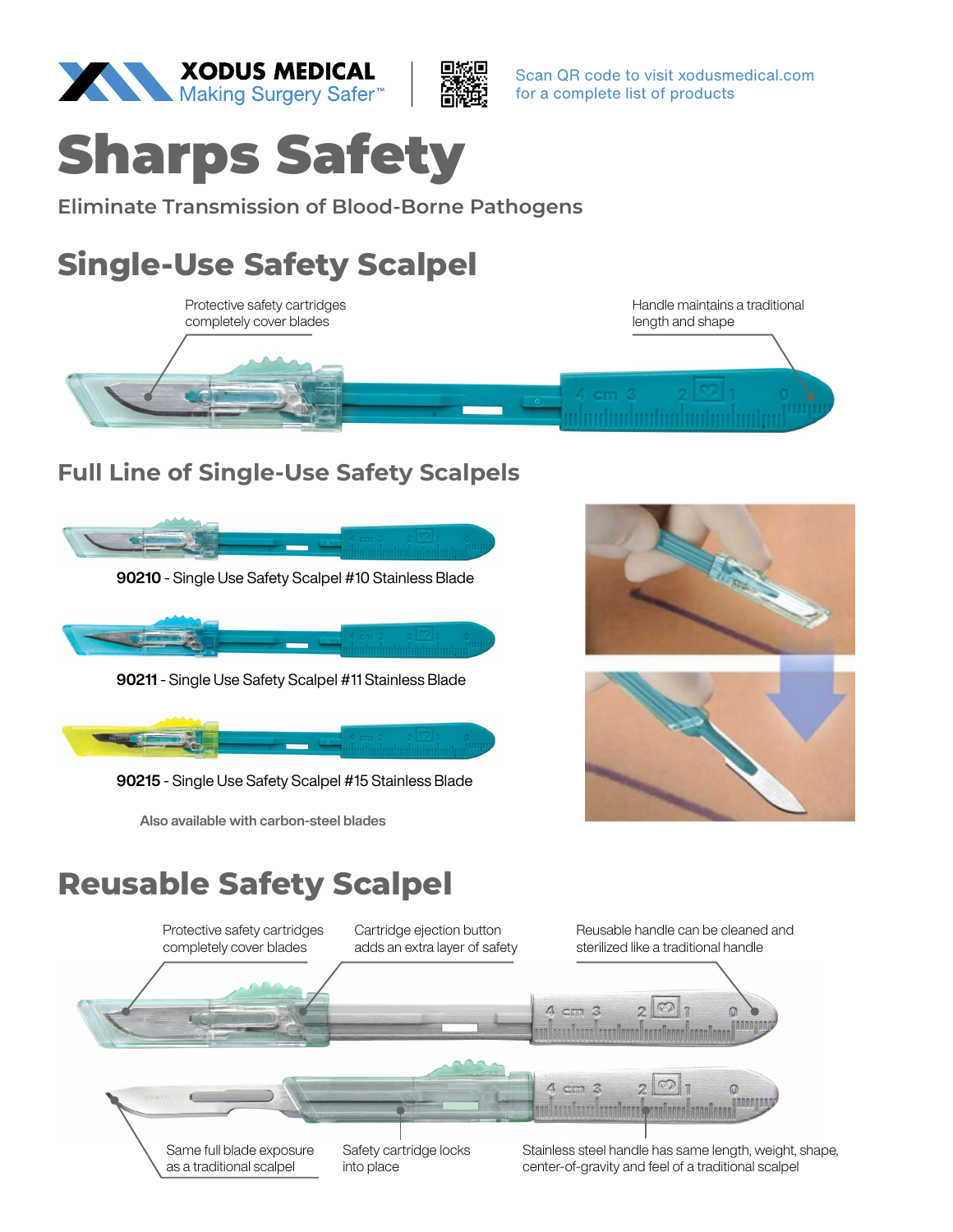



Scan QR code to visit xodusmedical.com for a complete list of products

### **Cartridges**





90110

90101 Carbon #10 Blade

Stainless #10 Blade

90100

90111 Carbon #11 Blade



90151 Carbon #15 Blade



**Scalpel Holder**

• Holds up to four scalpels • Holds scalpels in safe position preventing accidental cuts or sticks • Convenient angled design arranges scalpels in ready-to-use position • Compact design takes up minimal space on the mayo stand / back table • Adhesive tab on back secures the Scalpel Holder to the work surface

Stainless #11 Blade

0459

CE



90150 Stainless #15 Blade



**Handle 90000** - #3 Handle - Stainless Steel



**Sharps Transfer Drapes**  $\epsilon$ 0459

> Raised magnets provide more surface area for grasping instruments

Built-in transfer zone prevents instruments from becoming magnetized

# Safe Hand-Off Sharps Transfer

- Available in both reusable and single-use
- Magnetic and non-magnetic options
- Creates a designated sharps neutral zone



80710 Single Use Magnetic Transfer Zone

Reduces Risk of Sharps Injuries by 59%

- Minimizes the risk of accidental cuts and sticks
- Decreases the risk of cross-contamination



80886 Reusable Magnetic Transfer Zone

# For More Product Options Please Visit xodusmedical.com